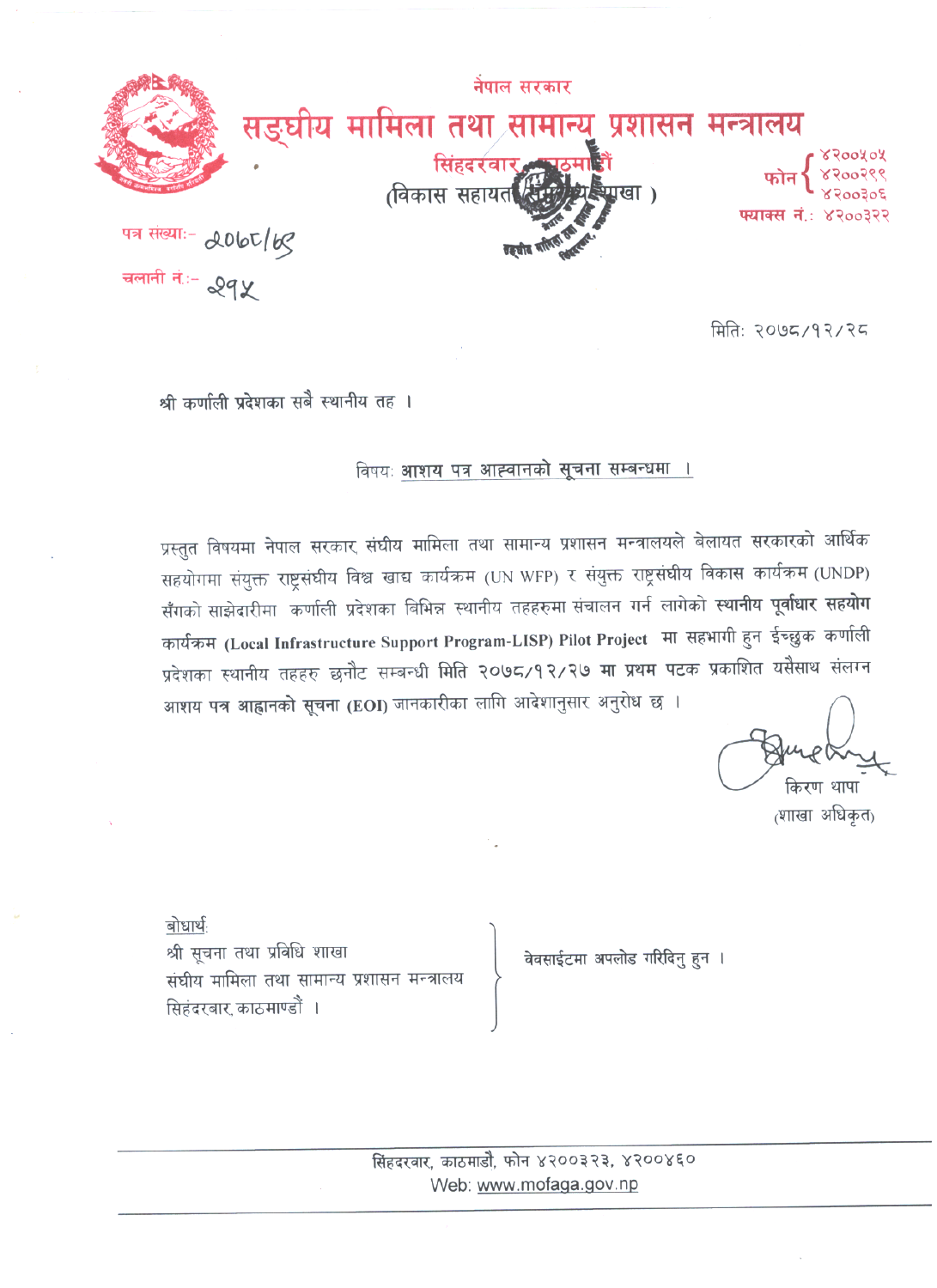

### नेपाल सरकार संघीय मामिला तथा सामान्य प्रशासन मन्त्रालय सिंहदरवार, काठमाडौ

## :yfgLo k"jf{wf/ ;xof]u sfo{qmd **(Local Infrastructure Support Programme - LISP) Karnali Pilot**

## Project सञ्चालनका लागि स्थानीय तह छनौट सम्बन्धी आशय पत्र आह्वानको सूचना (EOI)

(प्रथम पटक सूचना प्रकाशित मिति : २८ चैत्र २०७८)

नेपाल सरकार, संघीय मामिला तथा सामान्य प्रशासन मन्त्रालयले बेलायत सरकारको आर्थिक सहयोगमा संयुक्त राष्ट्रसंघीय विश्व खाद्य कार्यक्रम (UN WFP) र संयक्त राष्टसंघीय विकास कार्यक्रम (UNDP) सँगको साभेदारीमा दिगो, उत्थानशिल र समावेशी विकासको सिद्धान्तमा आधारित स्थानीय पूर्वाधार विकास तथा सेवा प्रवाहमा स्थानीय तहहरुलाई सहयोग गर्ने उद्बेश्यले स्थानीय पूर्वाधार सहयोग कार्यक्रम (LISP) को Pilot Project कर्णाली प्रदेशका बिभिन्न स्थानीय तहहरुमा सञ्चालन गर्ने कार्यक्रम रहेको छ।

 $Karnali$  Pilot मार्फत प्राप्त हुने सिकाई तथा अनभवको आधारमा स्थानीय पर्वाधार सहयोग कार्यक्रमको तर्जमा गरि हरित पनर्लाभ (Green recovery), स्थानीय रोजगारी सिर्जना र जलवाय-उत्थानशिल स्थानीय पुर्वाधार विकासका लागि स्थानीय तहहरुलाई सहयोग प्**रयाउने लक्ष्य सहित यो Pilot Project मार्च** २०२२ देखि जुलाई २०२३ सम्म सञ्चालनमा रहनेछ । यस Pilot Project कर्णाली प्रदेशका ११ गाउँपालिकाहरु र ४ नगरपालिकाहरु सहित १५ वटा स्थानीय तहहरुमा कार्यान्वयन हनेछ। Pilot Project मा सहभागी हन ईच्छुक कर्णाली प्रदेशका स्थानीय तहहरुलाई तल उल्लेखित weblink मार्फत आफ्नो आशयपत्र (Expression of Interest) ११ बैशाख २०७९ तदनुसार २४ अप्रिल २०२२ भित्र पेश गर्नका लागि आह्वान गरिएको छ । स्थानीय तहले <https://docs.google.com/forms/d/1QVC1C2zjeZM3MK5TEdzUlLwuyrqVFinUtQNj6BS-qlQ/edit> मा रहेको आशय पत्र  $(EoI)$  को फारम  $(Google Form)$  मा माग भए वमोजिमका विवरण र कार्यपालिकाको वैठकको निर्णय सहितको प्रतिबद्धता पत्र समाबेश गर्नुपर्ने छ । स्थानीय पुर्वाधार सहयोग कार्यक्रम कर्णाली पाईलट समन्वय समितिले ईच्छक स्थानीय तहबाट पेश भएका विवरण तथा कागजाँतहरुको मुल्याङ्कनको आधारमा स्थानीय तहहरुको छनौट गर्नेछ ।

विस्तृत जानकारीको लागि स्थानीय पूर्वाधार सहयोग कार्यक्रम कर्णाली पाईलट को Project Brief यसै साथ संलग्न छ। EoI को Google Form ईमेल मार्फत [lisppiloteoi@gmail.com](mailto:lisppiloteoi@gmail.com) बाट वा तल उल्लेखित सम्पर्क व्यक्तिहरु मार्फत उपलब्ध हनेछ।

#### आशय पत्र सम्बन्धी थप जानकारीका लागि निम्नानसारको ठेगानामा सम्पर्क गर्न सकिनेछ :

१. किरण थापा, शाखा अधिकृत, विकास सहायता समन्वय शाखा, संघीय मामिला तथा सामान्य प्रशासन मन्त्रालय, फोन ९८४१४४६६७५, ईमेल: dccs@mofaga.gov.np

२. कृष्ण योगी, राष्ट्रिय कार्यक्रम प्रवन्धक, विश्व खाद्य कार्यक्रम, केन्द्रिय कार्यालय, काठमाण्डौ, फोन : ५२६०६०७, एक्स्टेन्सन २४५३, ९८०१०८३५३३ र ईमेल: [krishna.jogi@wfp.org](mailto:krishna.jogi@wfp.org)

३. पूर्ण नेपाली, फिल्ड कार्यालय प्रमुख, विश्व खाद्य कार्यक्रम फिल्ड कार्यालय, सुर्खेत, फोन : ०८३-५२२५५८, एक्स्टेन्सन १०२, ९८५७०६१३१३ र ईमेलः purna.nepali@wfp.org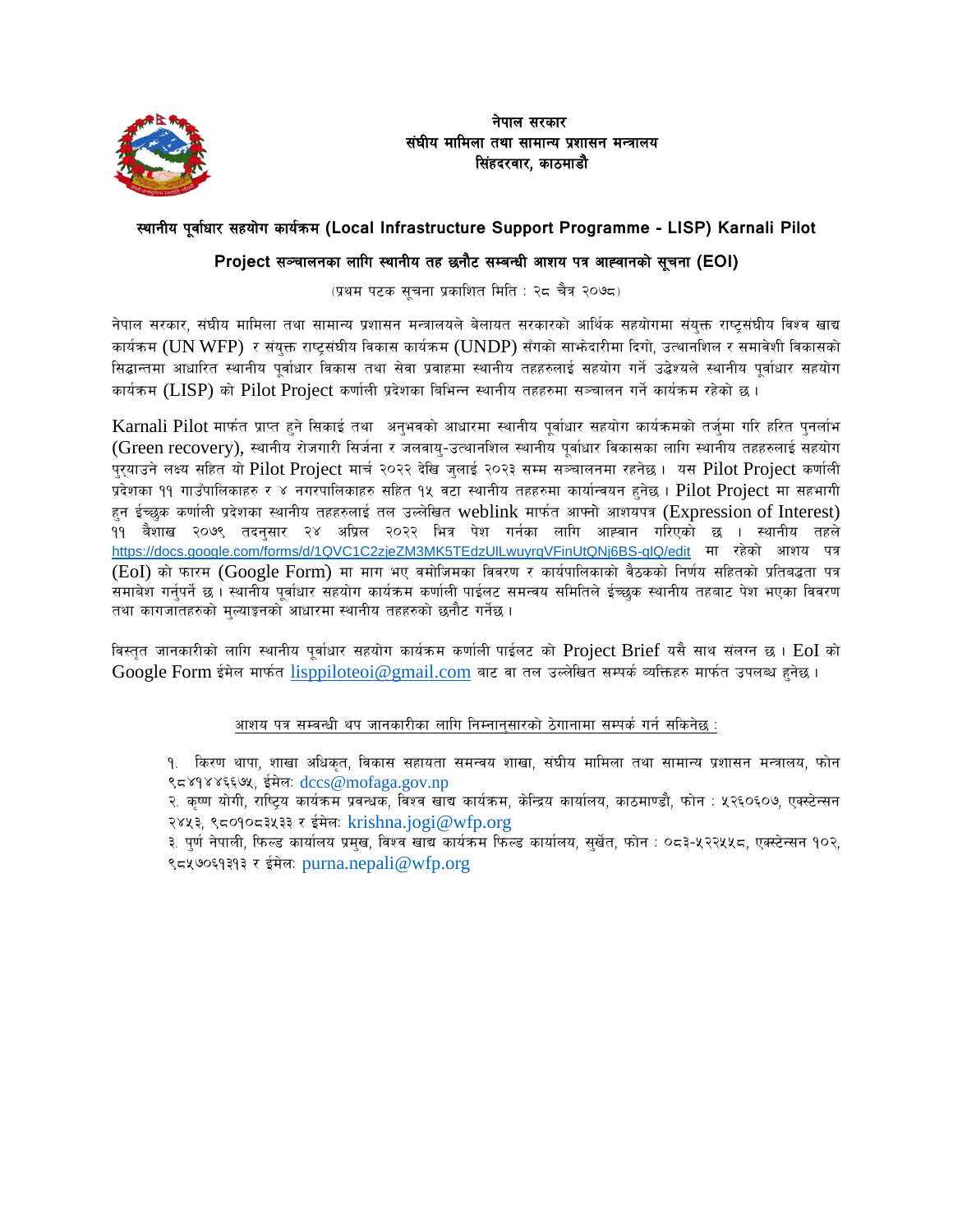#### **Briefing Note: Local Infrastructure Support Programme (LISP) Pilot in Karnali Province**

#### **1. Introduction**

Following the introduction of the new Federal structure, Local Governments (LGs) and Provincial Governments in Nepal are still gaining experience on how to prioritize, plan, design and deliver local infrastructure effectively, inclusively, sustainably, and in a way, it ensures accountability. The investments on sustainable and resilient local infrastructure have not been adequate and the Local and Provincial Governments have significant gaps in their constitutionally assigned functions and responsibilities for local infrastructure services delivery. The current level of fiscal resources available to the LGs is not adequate to address infrastructure investment requirements. There is inadequacy of LG capacities, especially in Gaunpalikas, for sustainable, resilient, and inclusive local infrastructure services delivery. The risk of build and forget is raising, due to which large investment in infrastructure is not being effective, the infrastructures are underutilized, and hence citizens are not receiving adequate services from the built infrastructure. Additionally, the LGs are at the frontline of managing the COVID-19 crisis, including both immediate responses and short and medium-term recovery measures, for which local infrastructure has a part to play by providing jobs in the short to medium term, with the integration of the 'Building Forward Greener' approach as an integral part of the local infrastructure services.

Hence, there is a need for empowering and strengthening the LGs and PGs for decision making and delivering 'infrastructure services' as per their constitutional mandates, by filling the investment and capacity gaps in provincial and local governments. All relevant spheres of the Government of Nepal and development partners will have to work together to fill these gaps, agreeing and implementing a common framework.

## **2. Local Infrastructure Support Programme (LISP)**

In this context, Government of Nepal (GoN) and the British Embassy Kathmandu (BEK) are developing the Local Infrastructure Services Programme (LISP) and sector Framework to help Nepal to address these constraints and improve the LG's and PGs' capacity for delivery of local infrastructure services accountably, inclusively, effectively, and sustainably as demanded by citizens. The LISP will be a BEK flagship programme of up to £150 million, which will be delivered in three phases: (a) a small design, learning and preparatory pilot phase until next GoN financial year, pilot implementation starting in March 2022 and running until July 2023(b) up to £100m first phase of implementation starting in Nepal financial year 22/23 but with preparatory work starting in 2022 i.e. with some overlap with the pilot, and (c) Up to £50 million second phase of implementation after performance review in 2024/25.

## **3. The LISP Pilot in Karnali**

With funding support from the BEK from savings in ongoing Rural Access Programme Phase 3 (RAP3), the design learning pilot phase (Karnali LISP Pilot) will be implemented by United Nations World Food Programme (UN WFP) in partnership with United Nations Development Programme (UNDP) in selected local governments in Karnali Province to gain evidence and experience on the effective, successful, and replicable operational modalities concerning green recovery job creation and climateresilient local infrastructure development for scaling-up through the full-fledged LISP. BEK, the Ministry of Federal Affairs and General Administration (MoFAGA) and the Department of Local Infrastructure (DoLI) have jointly agreed the pilot design and implementation.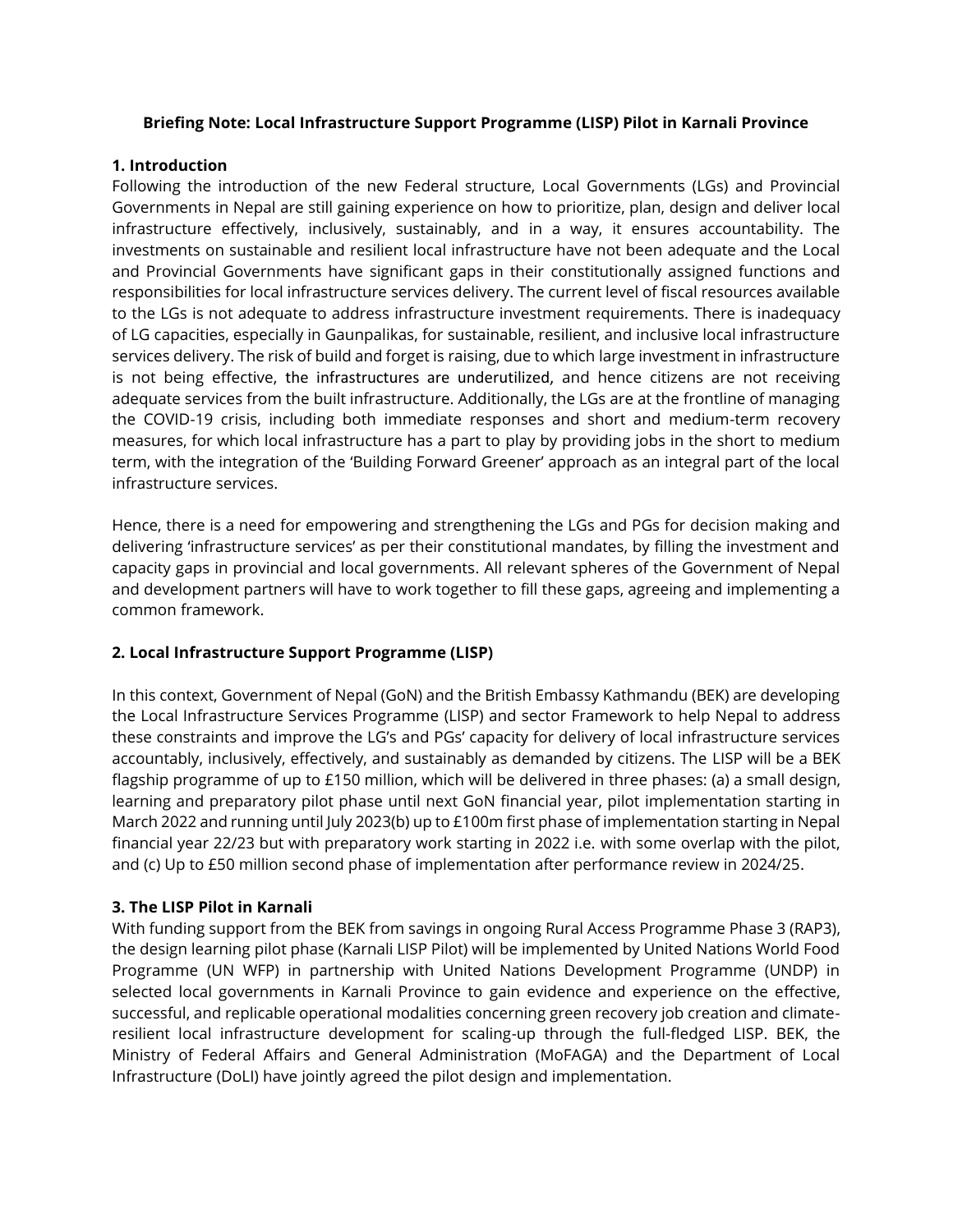The two agencies responsible for the Pilot phase (WFP and UNDP) will implement the Pilot in coordination with Ministry of Federal Affairs and General Administration (MoFAGA) and the Department of Local Infrastructure (DoLI), selected Local Governments in Karnali Province and the Provincial and Local Government Support Programme (PLGSP).WFP will be the lead delivery partner and will be responsible for implementation/delivery of incentive/co-financing of the Pilot, and UNDP will be responsible for capacity development related deliverables of the Pilot.

The pilot will mainly focus on Gaunpalikas, so as to align with the main LISP investments, with some flexibility for the municipalities that are completely rural in nature in Karnali Province.

# **4. Objective of the Karnali LISP Pilot:**

The Karnali LISP Pilot aims to pilot approaches to support inclusive planning and delivery of local infrastructure and green recovery job creation and to test incentive mechanisms for better performance, capacity building of local governments (Gaunpalikas) and the use of government monitoring and financing instruments.

## **5. Focus areas/scope of work of the Karnali LISP Pilot:**

- ❖ Piloting 'incentives' and technical assistance for LGs and testing co-financing for local infrastructure development.
- ❖ Pilot various modalities of local infrastructure management and delivery by the LGs (reconfigured users committee modality, contractors etc).
- ❖ Green recovery job creation through resilient local infrastructure development by the LGs.
- ❖ Quality assurance of construction; and sustainability (operations and maintenances) of local infrastructure through LGs institutional mechanism.
- ❖ Increasing the resilience of investments through better construction, slope protection, river training etc.

## **6. Duration of the LISP Pilot:**

The Karnali LISP Pilot will be implemented from March 2022 until July 2023 in 15 Local Governments in Karnali Province, as prioritized/selected through a transparent opt-in/Expression of Interest (EoI) process. The design/start-up phase of the Pilot will be until June/July 2022 and the remaining period will for the implementation of the Pilot.

## **7. Key outputs/deliverables of the LISP Pilot:**

Focusing on the areas as above in (5), the LISP pilot will deliver the following:

- ❖ Updated LGs needs/capacity gap assessment (UNDP) in collaboration with PLGSP
- ❖ Strengthen local infrastructure delivery modalities selected by LGs for piloting in their local infrastructure management (WFP), including supporting the LGs to adopt/strengthen the working procedure/directive for management of local infrastructure services i.e. User Committee formation, mobilization and management working procedures; and reconfigured financial management modality (WFP)
- ❖ Deliberative decision-making and planning/prioritizing tools/criteria including environmental/social risk assessment enhanced/collated (UNDP), and piloted.
- ❖ Local infrastructure and green recovery monitoring tools collated and implemented (UNDP)
- ❖ Design and pilot incentive and co-financing delivery/management approaches (WFP/UNDP.
- ❖ Piloted incentive mechanisms/co-financing investment for green and climate-resilient local infrastructure delivery (WFP)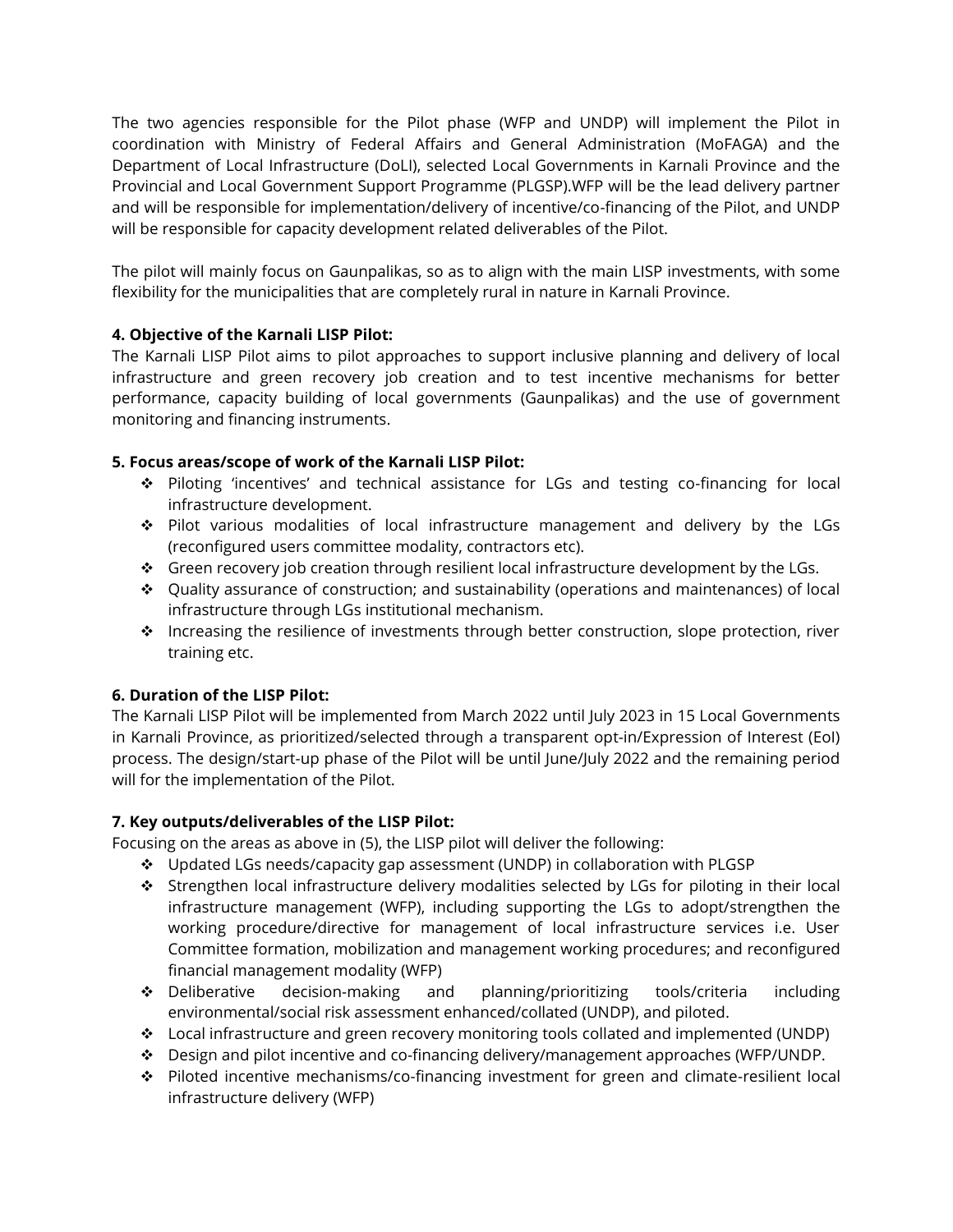- ❖ Local Infrastructure Maintenance Support Fund established, and its Operational Directive/Guideline formulated and piloted.
- ❖ Best practices consolidated into a compiled document (WFP, UNDP).
- ❖ Revision of Local Infrastructure Development Policy by MoFAGA and formulation of Provincial policy framework for supporting/financing the resilient local infrastructure services by MoPIUD (WFP, UNDP).

### **8. Budget and management approach for the LISP Pilot:**

Total amount available for the Pilot is up to GBP 2.7 million including management and pilot investment fund, of which GBP 464,000 will be for the design part of the Pilot. The budget will be allocated from the ongoing UK funded Rural Access Programme Phase 3 (RAP3). As a proper fiduciary risks assessment for funding LGs is not available, the RAP3's on budget off treasury approach will be used, i.e. the BEK fund for the pilot will go through WFP, the lead for the pilot design and implementation. UN (WFP/UNDP) pilot design and implementation team will have two staged MoUs for delivering the pilot – first with LGs selected by EoIs for overall approach, technical support and engagement in planning and in the focus areas (in para 5 above); and then MoUs @ for the selected projects in the pilot (LG, Pilot and delivery entity). LGs will decide on pilot capacity supports, innovations, best practices adoption, projects etc. through inclusive and deliberative planning and budgeting process. The pilot's co-financing amount range will be provided transparently to the LGs for them to work out options for the best use of performance grants and capacity support from the pilot.

#### **9. Process for selection of LGs for the LISP Pilot and the role of MoFAGA and DoLI:**

As LISP Pilot lead agency, WFP will support MoFAGA to publish a public call for expression of interest for interested rural Local Governments from LGs in of Karnali Province to submit their Expression of Interests (EoI).

A LISP pilot coordination committee (CC) will be formed, which will be chaired by Joint Secretary, Planning and Development Cooperation Division, MoFAGA and represented by BEK, DoLI, WFP and UNDP. The CC will be responsible for LG selection, GoN spheres coordination (including the infrastructure ministry of Karnali Provincial Government, MoPIUD), pilot monitoring and necessary policy decisions. DoLI will support the pilot for technical capacity development in the selected LGs.

The EoI will be open for all LGs in Karnali Province. The interest along with required information and documents submitted by the LGs will be evaluated based on pre-defined evaluation criteria and around 15 LGs (11Gaunpalikas and 4 Nagarpalikas that are primarily of rural nature) will be selected for the Karnali LISP Pilot implementation. The LGs with higher level of willingness, commitment, and ownership to the LISP Pilot (collective commitment in advance for piloting different approaches/tools of local infrastructure development); and the LGs having higher intensity of socio-economic vulnerability, unemployment/poverty, and climate change vulnerability (indication of LG's need for additional financing and job creation opportunities which can be addressed by the Pilot co-financing) will be prioritized. A detail guidance will be provided during EoI process for expressing interest and submitting relevant documents and information by the interested LGs.

PG and LG coordination will be required for the pilot, and potentially a LGs' workshop will be required for their awareness and effective participation in EoI. For this, the Pilot's provincial team will